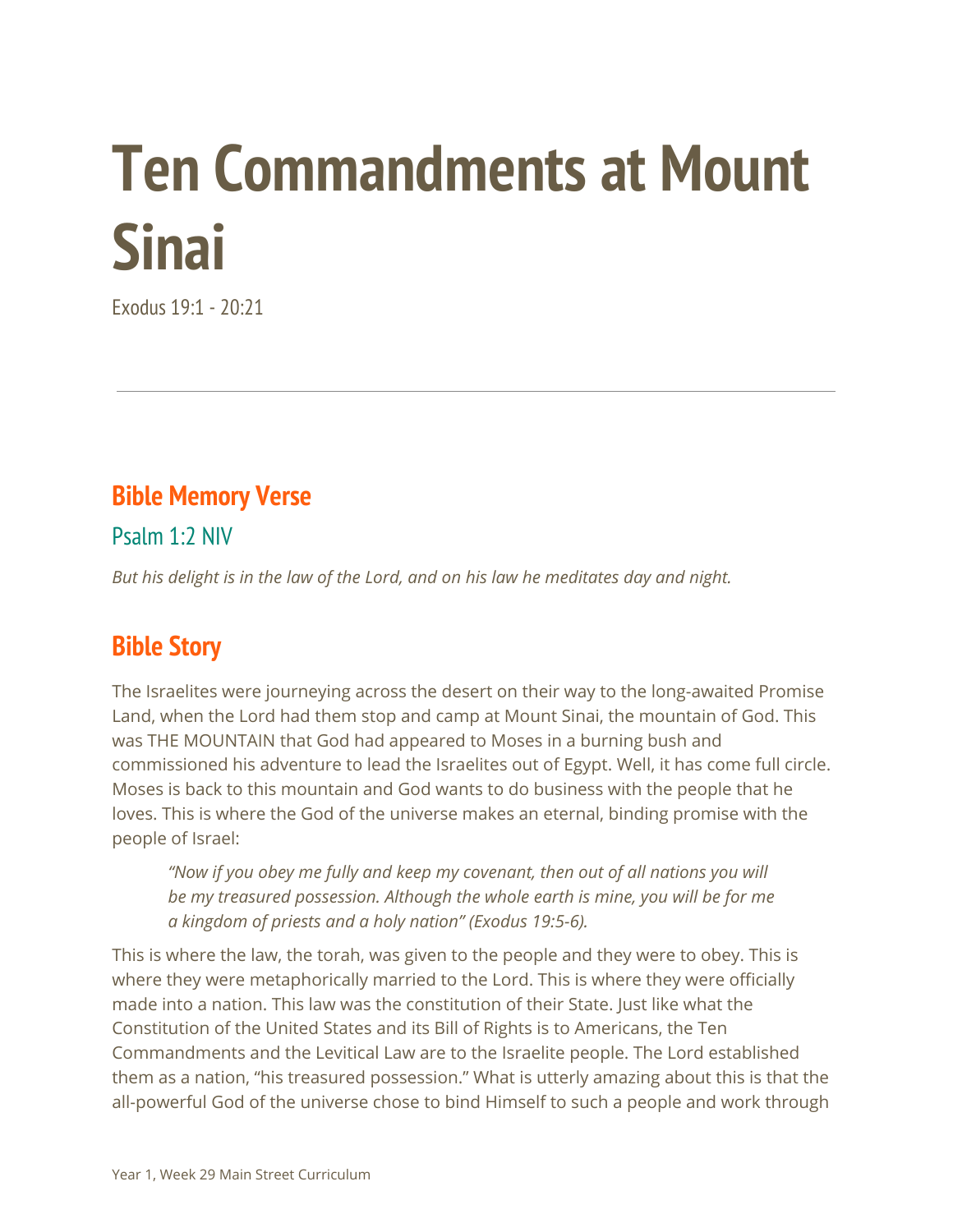them to accomplish worldwide redemption. Wow! God is unfathomable. He is huge and His ways are mysterious.

But why ten commandments? Well, they were the basic summary of the whole law:

(1-3) They were to have no other gods before them or idols of any sort or misuse the Lord's name. This was to keep them faithful and obedient to the God who "married" them.

(4) Remembering the Sabbath was to keep the workaholics from working the people to death, and for reminding humanity that rest is important to both our bodies and to our routines. Sabbath rest re-introduced what was from the beginning: "by the seventh day God had finished the work he had been doing; so on the seventh day he rested from all his work" (Genesis 2:2). Rest brings back our strength and restores our hearts.

(5) Honoring parents sought to uphold the basic fabric of life—the family. This is also the first commandment with a promise attached to it: "so that you may live long in the land the Lord your God is giving you" (Exodus 20:12).

(6-10) These are all the one-liners. No murder; no adultery; no stealing; no lying against your neighbor; and no coveting your neighbor's things. These commandments kept the peace between people. They are very basic statements meant to enforce very general things.

God used the law as a sort of "master" over the Israelite people. The "master" set the people of God apart from all the other nations of the world as a different, unique group of people. God also wanted the law to set a high standard for morality, relationships and renewal amongst His chosen people. After all, Israel's mission now is to be a light to all the nations; a light that shines what God is all about—love.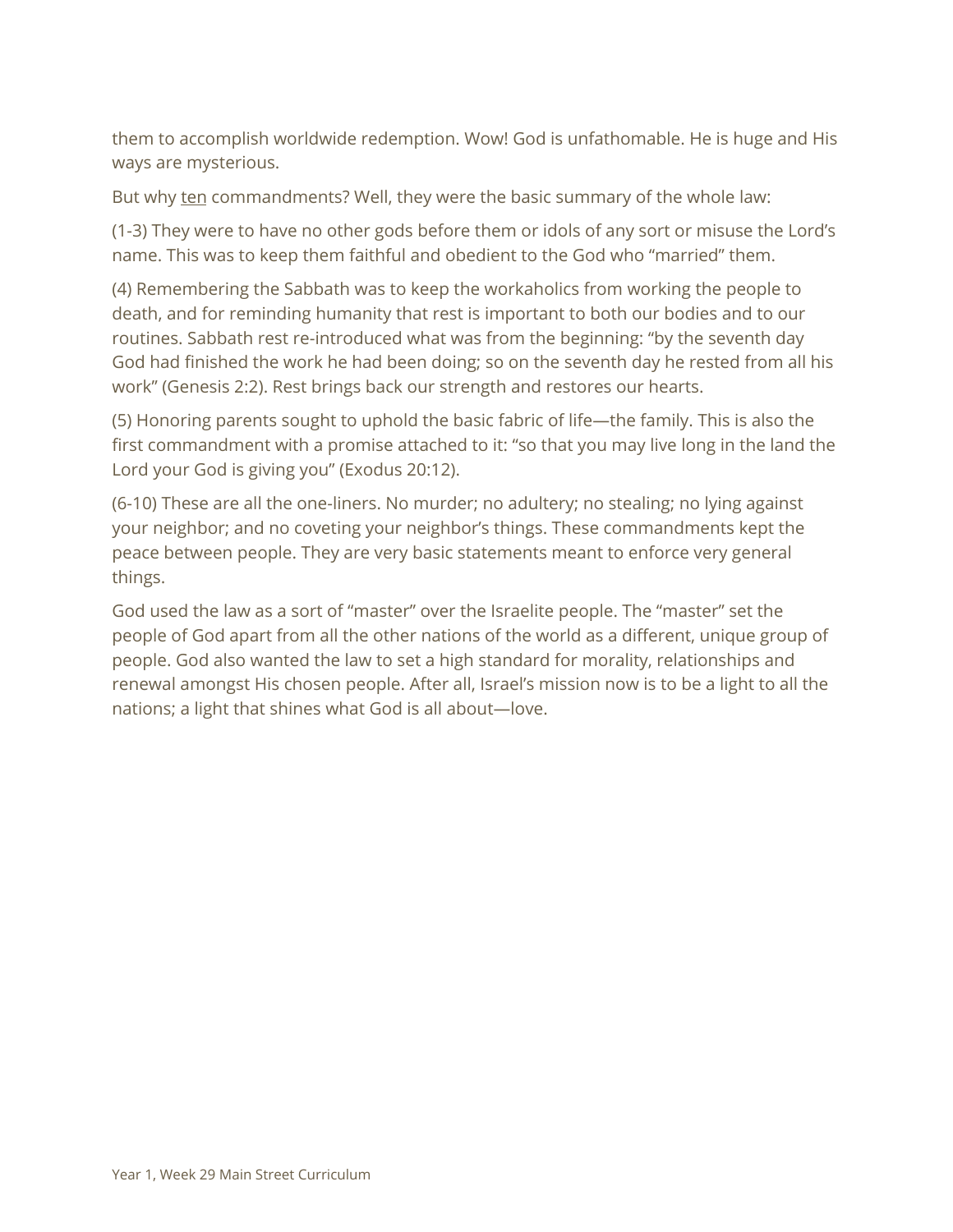### **Life Application**

Paul, in his letter to the Romans, said that the one statement to sum up all the law is to "love your neighbor" (Romans 13:9-10). Love. By simply loving one another we fulfill all the law of God because when Jesus was asked to sum everything up, he said the same—love God, love your neighbor. Love. God is love. We are to love one another and that is how the world will know that we are different. If we love then we will do good. If we do not love, then evil is not far behind.

Obedience is a major factor in the application of this law. All throughout Scripture, the command is to obey the Lord your God. In the Gospel of John, obedience to the commands is equated with love and vice versa. Love and obedience to God are synonymous. You will obey because you love. Deuteronomy illustrates this with its restatement of the law in obedience and love terms. Furthermore, Jesus illustrates this with his death. He demonstrated his love toward us by being obedient to death on a cross. Amazing. Even Jesus Christ, the God-Man himself had to obey, but he did this because of his love for the Father and his love for us. Obedience to our parents is not just because we are supposed to, but because we should want to. Illustrated love is obedience.

#### **Review Questions**

- 1. Where did the LORD God have the Israelites set up camp for a while? Mount Sinai
- 2. What did the LORD God give to the people at Mount Sinai? The Ten Commandments
- 3. What was so special about the Ten Commandments? What did it do for the Israelite people? They literally made the Israelites into a nation, bound to God as His vehicle for worldwide redemption. The Israelites, by following the Ten Commandments (the Law, torah), were tasked to show the world what God was like.
- 4. Name the Ten Commandments (Exodus 20:2-17)

# **Coloring Sheet**

Next page